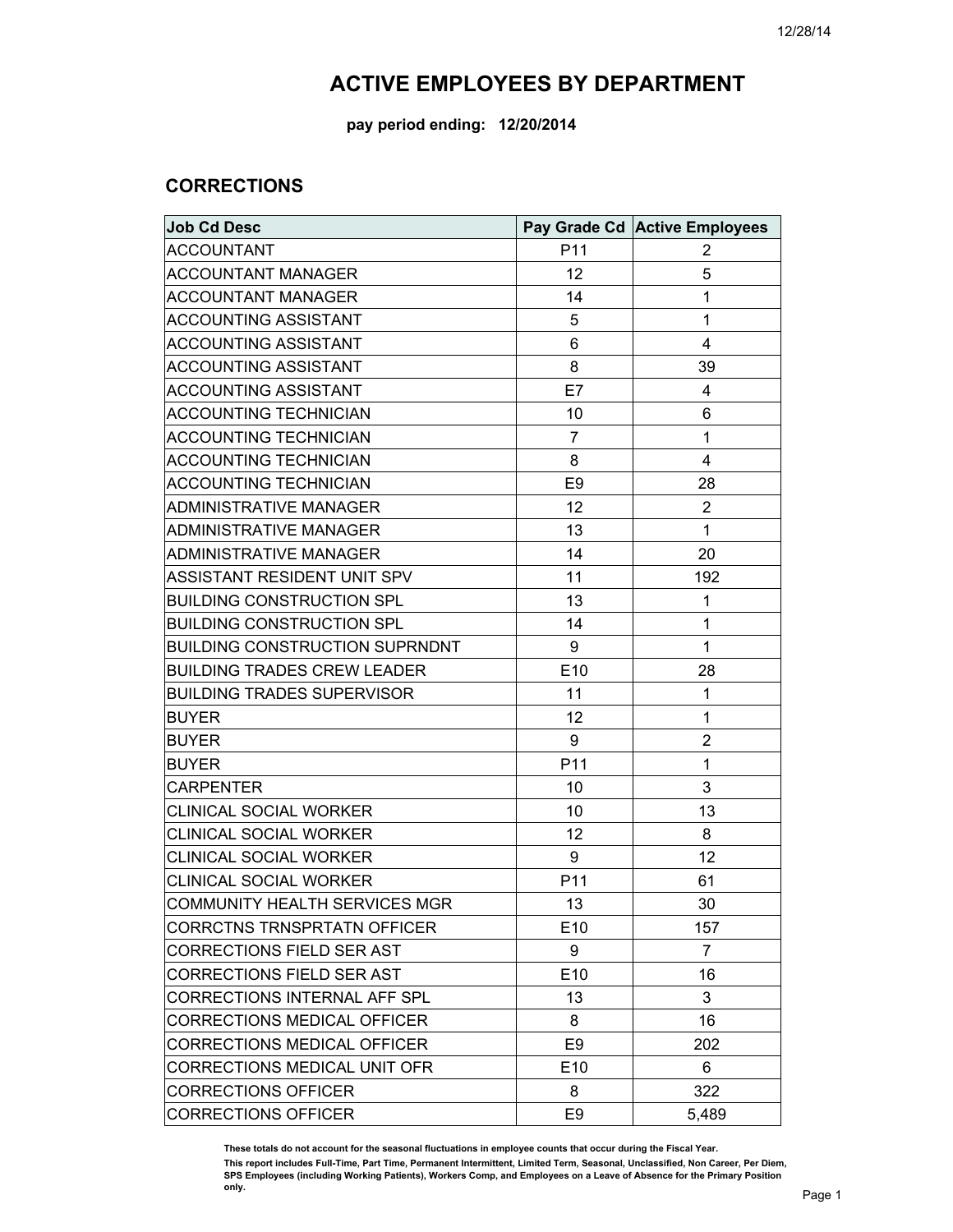**pay period ending: 12/20/2014**

### **CORRECTIONS**

| <b>Job Cd Desc</b>                    |                 | Pay Grade Cd Active Employees |
|---------------------------------------|-----------------|-------------------------------|
| <b>CORRECTIONS OFFICER NON-CAREER</b> | N               | 22                            |
| CORRECTIONS PROGRAM CDR               | 10              | 5                             |
| <b>CORRECTIONS PROGRAM CDR</b>        | 11              | 1                             |
| <b>CORRECTIONS PROGRAM CDR</b>        | 12              | 87                            |
| <b>CORRECTIONS PROGRAM CDR</b>        | 9               | 48                            |
| <b>CORRECTIONS PROGRAM CDR</b>        | P11             | 72                            |
| CORRECTIONS PROGRAM MGR-FZN           | 13              | 4                             |
| <b>CORRECTIONS RESIDENT REP</b>       | E10             | 54                            |
| <b>CORRECTIONS SECURITY ISP</b>       | 13              | 49                            |
| <b>CORRECTIONS SECURITY REP</b>       | E10             | 24                            |
| <b>CORRECTIONS SHIFT SUPERVISOR</b>   | 11              | 430                           |
| CORRECTIONS SHIFT SUPERVISOR          | 12              | 182                           |
| <b>CORRECTIONS SHIFT SUPERVISOR</b>   | 13              | 78                            |
| CORR INTRNL AFFRS OFFICER             | 13              | 1                             |
| <b>DENTAL AIDE</b>                    | E <sub>8</sub>  | 40                            |
| <b>DENTAL HYGIENIST</b>               | E11             | 29                            |
| DENTAL LABORATORY TECHNICIAN          | 12              | 1                             |
| <b>DENTIST</b>                        | 16              | 26                            |
| <b>DENTIST FEES</b>                   | A               | 11                            |
| <b>DENTIST MANAGER</b>                | 17              | $\overline{2}$                |
| DEPARTMENTAL ANALYST                  | 10              | 5                             |
| DEPARTMENTAL ANALYST                  | 11              | 1                             |
| DEPARTMENTAL ANALYST                  | 12              | 43                            |
| DEPARTMENTAL ANALYST                  | 9               | 14                            |
| DEPARTMENTAL ANALYST                  | P11             | 35                            |
| DEPARTMENTAL MANAGER                  | 12              | 5                             |
| DEPARTMENTAL MANAGER                  | 13              | 3                             |
| DEPARTMENTAL MANAGER                  | 14              | 7                             |
| DEPARTMENTAL SPECIALIST               | 13              | 60                            |
| DEPARTMENTAL SPECIALIST               | 14              | 12                            |
| DEPARTMENTAL SUPERVISOR               | 11              | 1                             |
| DEPARTMENTAL SUPERVISOR               | 12              | 32                            |
| DEPARTMENTAL TECHNICIAN               | 10              | 15                            |
| DEPARTMENTAL TECHNICIAN               | $\overline{7}$  | 15                            |
| DEPARTMENTAL TECHNICIAN               | 8               | 10                            |
| DEPARTMENTAL TECHNICIAN               | 9               | $\overline{2}$                |
| DEPARTMENTAL TECHNICIAN               | E <sub>9</sub>  | 139                           |
| DEVELOPMENTAL DIS PRG                 | P <sub>11</sub> | 4                             |
| <b>DIETITIAN NUTRITIONIST</b>         | 12              | 1                             |
| DIETITIAN NUTRITIONIST                | P11             | 5                             |

**These totals do not account for the seasonal fluctuations in employee counts that occur during the Fiscal Year.** 

This report includes Full-Time, Part Time, Permanent Intermittent, Limited Term, Seasonal, Unclassified, Non Career, Per Diem,<br>SPS Employees (including Working Patients), Workers Comp, and Employees on a Leave of Absence f **only.**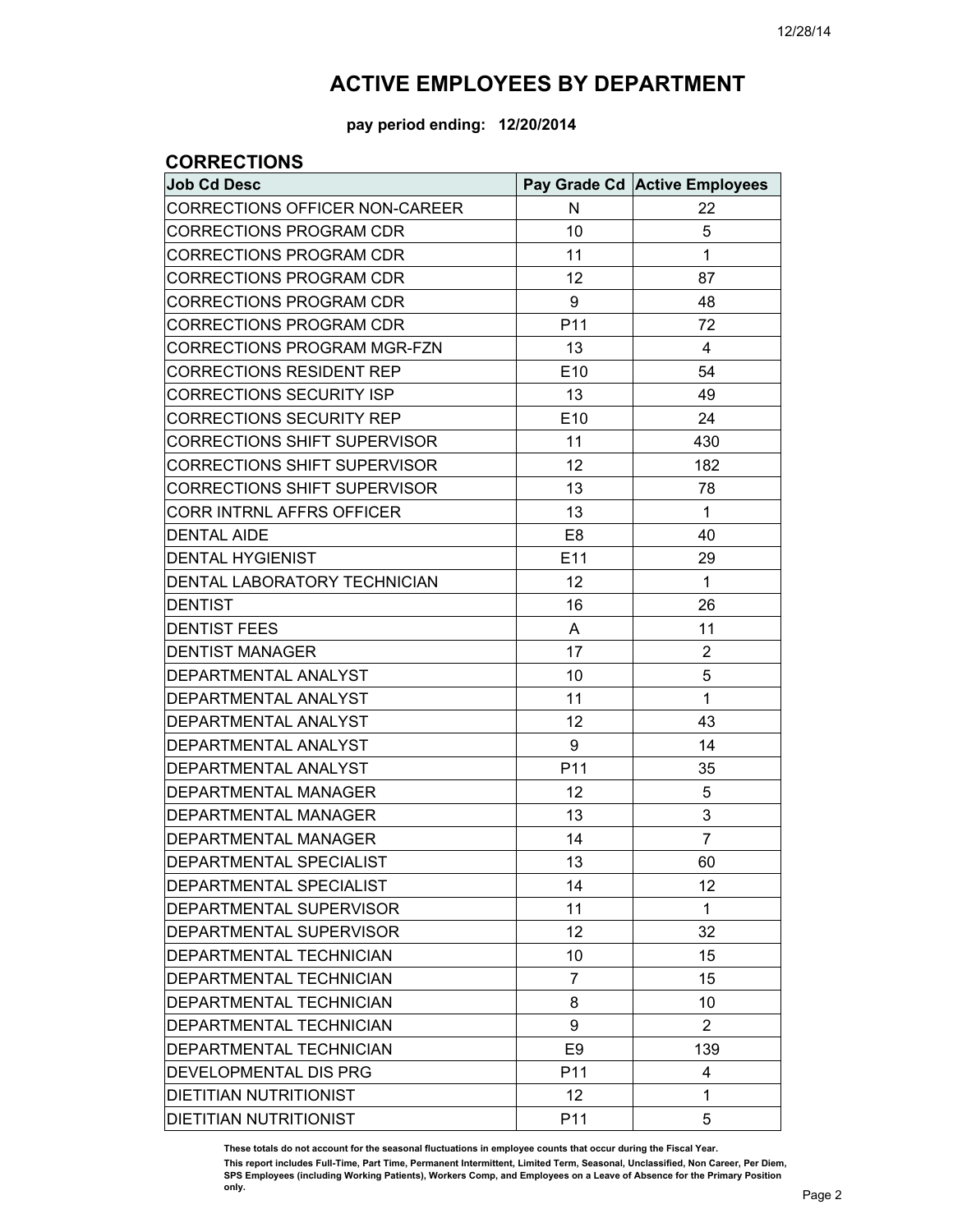**pay period ending: 12/20/2014**

#### **CORRECTIONS**

| <b>Job Cd Desc</b>                |                 | Pay Grade Cd Active Employees |
|-----------------------------------|-----------------|-------------------------------|
| <b>DIVISION ADMINISTRATOR</b>     | 17              | 9                             |
| DOMESTIC SERVICES AIDE            | E <sub>6</sub>  | 3                             |
| <b>DRAFTING TECHNICIAN</b>        | E10             | 1                             |
| <b>ELECTRICIAN LICENSED</b>       | 10              | 30                            |
| ELECTRICIAN-MASTER LICENSED       | 11              | 10                            |
| <b>EMPLOYMENT COUNSELOR</b>       | 10              | 3                             |
| <b>EMPLOYMENT COUNSELOR</b>       | 9               | 7                             |
| <b>EMPLOYMENT COUNSELOR</b>       | P11             | 3                             |
| <b>ENVIRONMENTAL ENGINEER SPL</b> | 13              | 1                             |
| ENVIRONMENTAL SANITARIAN SPL      | 13              | 1                             |
| <b>EQUIPMENT OPERATOR</b>         | 9               | 17                            |
| <b>EQUIPMENT TECHNICIAN</b>       | 11              | 9                             |
| <b>EQUIPMENT TECHNICIAN</b>       | 8               | 1                             |
| <b>EXECUTIVE SECRETARY</b>        | 11              | 1                             |
| <b>EXECUTIVE SECRETARY</b>        | E10             | 37                            |
| <b>FINANCIAL ANALYST</b>          | 10              | 1                             |
| <b>FINANCIAL ANALYST</b>          | 12              | 2                             |
| <b>FINANCIAL ANALYST</b>          | P <sub>11</sub> | 5                             |
| <b>FINANCIAL MANAGER</b>          | 12              | 1                             |
| <b>FINANCIAL SPECIALIST</b>       | 13              | 4                             |
| FINGERPRINT TECHNICIAN            | 10              | 1                             |
| <b>FINGERPRINT TECHNICIAN</b>     | 7               | 1                             |
| FIRE SAFETY INSPECTOR             | 11              | 7                             |
| FIRE SAFETY INSPECTOR             | E10             | 1                             |
| FIRE SAFETY SUPERVISOR            | 12              | 2                             |
| <b>GENERAL OFFICE ASSISTANT</b>   | 5               | 13                            |
| <b>GENERAL OFFICE ASSISTANT</b>   | 6               | 4                             |
| <b>GENERAL OFFICE ASSISTANT</b>   | 8               | 9                             |
| <b>GENERAL OFFICE ASSISTANT</b>   | E7              | 103                           |
| <b>GROUNDSKEEPER</b>              | E8              | 3                             |
| HUMAN RESOURCES ANALYST           | 9               | 1                             |
| HUMAN RESOURCES ANALYST           | P11             | 1                             |
| HUMAN RESOURCES DEVELOPER         | 10              | 2                             |
| HUMAN RESOURCES DEVELOPER         | 12              | 22                            |
| HUMAN RESOURCES DEVELOPER         | 9               | 7                             |
| HUMAN RESOURCES DEVELOPER         | P11             | $\overline{2}$                |
| HUMAN RESOURCES DEVELOP SPLST     | 13              | 10                            |
| HUMAN RESOURCES SPECIALIST        | 13              | 3                             |
| INDUSTRIES PRODUCTION LEADER      | 10              | 1                             |
| INDUSTRIES PRODUCTION LEADER      | 8               | 3                             |

**These totals do not account for the seasonal fluctuations in employee counts that occur during the Fiscal Year.**  This report includes Full-Time, Part Time, Permanent Intermittent, Limited Term, Seasonal, Unclassified, Non Career, Per Diem,<br>SPS Employees (including Working Patients), Workers Comp, and Employees on a Leave of Absence f **only.**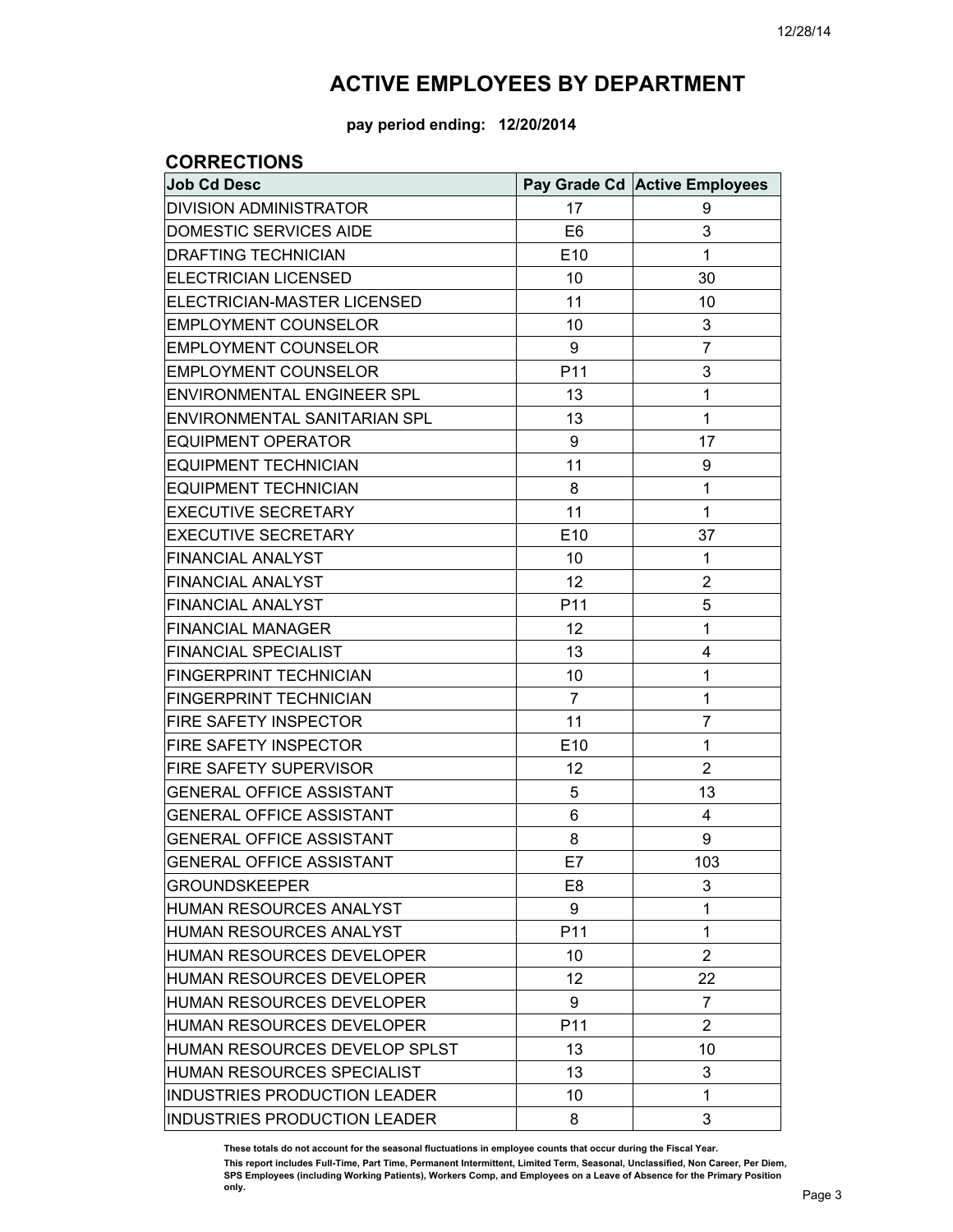**pay period ending: 12/20/2014**

### **CORRECTIONS**

| <b>Job Cd Desc</b>                   |                 | Pay Grade Cd Active Employees |
|--------------------------------------|-----------------|-------------------------------|
| INDUSTRIES PRODUCTION LEADER         | 9               | 2                             |
| <b>INDUSTRIES PRODUCTION LEADER</b>  | E <sub>10</sub> | 21                            |
| <b>INDUSTRIES SUPERVISOR</b>         | 12              | 3                             |
| <b>INDUSTRIES SUPERVISOR</b>         | 13              | 6                             |
| <b>INFORMATION TEC PRG ALT</b>       | P <sub>11</sub> | 1                             |
| <b>INSTITUTION CHAPLAIN</b>          | 12              | 22                            |
| <b>INSTITUTION CHAPLAIN</b>          | 9               | 2                             |
| <b>INSTITUTION CHAPLAIN</b>          | P <sub>11</sub> | 1                             |
| <b>JANITOR</b>                       | 6               | 4                             |
| <b>LABORATORY ASSISTANT</b>          | 9               | $\overline{2}$                |
| LABORER                              | 5               | 15                            |
| <b>LIBRARIAN</b>                     | 12              | 18                            |
| LIBRARIAN                            | 9               | 2                             |
| LIBRARIAN                            | P <sub>11</sub> | 3                             |
| LIBRARIAN MANAGER                    | 12              | $\overline{2}$                |
| LIBRARY ASSISTANT                    | 5               | 3                             |
| LIBRARY ASSISTANT                    | 8               | 1                             |
| LIBRARY ASSISTANT                    | E7              | 3                             |
| LIBRARY TECHNICIAN                   | 11              | 7                             |
| LIBRARY TECHNICIAN                   | 8               | 3                             |
| LIBRARY TECHNICIAN                   | 9               | 1                             |
| <b>LIBRARY TECHNICIAN</b>            | E10             | 10                            |
| LOCKSMITH                            | 10              | 1                             |
| <b>MAINTENANCE MECHANIC</b>          | 10              | 189                           |
| <b>MAINTENANCE MECHANIC</b>          | 8               | 4                             |
| <b>MAINTENANCE MECHANIC</b>          | E9              | 10                            |
| MAINTENANCE MECHANIC SUPERVISO       | 11              | 3                             |
| <b>MEDICAL RECORD EXA</b>            | 11              | 3                             |
| MEDICAL RECORD EXA                   | 12              | $\overline{4}$                |
| MEDICAL RECORD EXA                   | 13              | 2                             |
| <b>MEDICAL RECORD EXAMINER</b>       | 8               | 1                             |
| MEDICAL RECORD EXAMINER              | 9               | $\overline{2}$                |
| <b>MEDICAL RECORD EXAMINER</b>       | E <sub>10</sub> | 25                            |
| <b>MEDICAL TECHNICIAN SUPERVISOR</b> | 12              | 1                             |
| <b>MENTAL HEALTH SOCIAL WORKER</b>   | P <sub>11</sub> | 1                             |
| <b>MUSIC THERAPIST</b>               | 9               | 1                             |
| <b>MUSIC THERAPIST</b>               | P <sub>11</sub> | 1                             |
| OCCUPATIONAL THERAPIST               | P <sub>11</sub> | 3                             |
| OFFICE DIRECTOR                      | 17              | 7                             |
| OFFICE SUPERVISOR                    | 10              | 3                             |

**These totals do not account for the seasonal fluctuations in employee counts that occur during the Fiscal Year.** 

**This report includes Full-Time, Part Time, Permanent Intermittent, Limited Term, Seasonal, Unclassified, Non Career, Per Diem, SPS Employees (including Working Patients), Workers Comp, and Employees on a Leave of Absence for the Primary Position only.**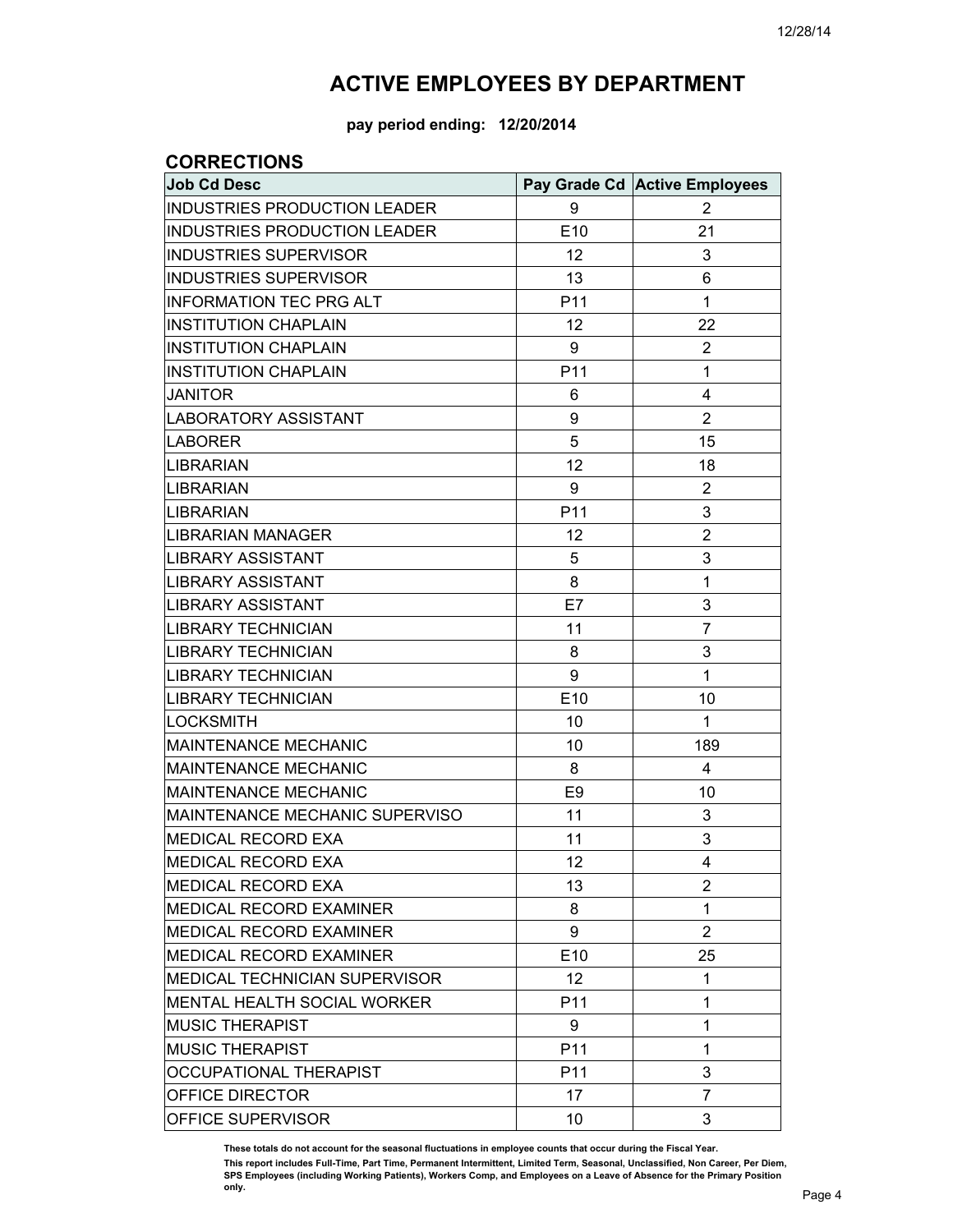**pay period ending: 12/20/2014**

### **CORRECTIONS**

| <b>Job Cd Desc</b>          |                 | Pay Grade Cd Active Employees |
|-----------------------------|-----------------|-------------------------------|
| OFFICE SUPERVISOR           | 9               | 5                             |
| <b>PAINTER</b>              | 10              | 1                             |
| PAROLE/PROBATION MANAGER    | 13              | 141                           |
| PAROLE/PROBATION MANAGER    | 14              | 5                             |
| PAROLE/PROBATION MANAGER    | 15              | 14                            |
| PAROLE PROBATION OFFICER    | 10              | 24                            |
| PAROLE PROBATION OFFICER    | 12              | 17                            |
| PAROLE PROBATION OFFICER    | 13              | 1                             |
| PAROLE PROBATION OFFICER    | 9               | 65                            |
| PAROLE PROBATION OFFICER    | P11             | 1,174                         |
| PAROLE PROBATION SPECIALIST | 13              | 4                             |
| PAROLE PROBATION SPECIALIST | 14              | 2                             |
| PAROLE PROBATION SPECIALIST | 15              | 4                             |
| <b>PHARMACIST</b>           | P11             | $\overline{2}$                |
| PHARMACY ASSISTANT          | E <sub>8</sub>  | 38                            |
| PHYSICAL PLANT SUPERVISOR   | 12              | 21                            |
| PHYSICAL PLANT SUPERVISOR   | 13              | 9                             |
| PHYSICIAN MANAGER           | 21              | $\overline{2}$                |
| <b>PLUMBER</b>              | 10              | 24                            |
| <b>PLUMBER</b>              | 11              | 11                            |
| POWER PLANT OPERATOR        | 10              | 17                            |
| POWER PLANT OPERATOR        | 8               | 1                             |
| POWER PLANT OPERATOR        | E <sub>9</sub>  | 3                             |
| POWER PLANT SUPERVISOR      | 11              | $\overline{2}$                |
| PRACTICAL NURSE LICENSED    | E <sub>9</sub>  | 143                           |
| PRISON COUNSELOR            | 10              | 23                            |
| PRISON COUNSELOR            | 9               | 41                            |
| PRISON COUNSELOR            | P11             | 34                            |
| PROCUREMENT TECHNICIAN      | 10              | $\overline{7}$                |
| PROCUREMENT TECHNICIAN      | 7               | 1                             |
| PROCUREMENT TECHNICIAN      | E <sub>9</sub>  | 3                             |
| PROMOTIONAL AGENT           | 12              | $\overline{2}$                |
| PROMOTIONAL AGENT           | 9               | 1                             |
| <b>PSYCHIATRIST</b>         | 18              | 8                             |
| <b>PSYCHOLOGIST</b>         | 10              | $\overline{2}$                |
| <b>PSYCHOLOGIST</b>         | 12              | 15                            |
| <b>PSYCHOLOGIST</b>         | 9               | 5                             |
| <b>PSYCHOLOGIST</b>         | P <sub>11</sub> | 91                            |
| RADIO COMMUNICATION TECHNCN | 11              | 1                             |
| RECREATIONAL THERAPIST      | 12              | 1                             |

**These totals do not account for the seasonal fluctuations in employee counts that occur during the Fiscal Year.**  This report includes Full-Time, Part Time, Permanent Intermittent, Limited Term, Seasonal, Unclassified, Non Career, Per Diem,<br>SPS Employees (including Working Patients), Workers Comp, and Employees on a Leave of Absence f **only.**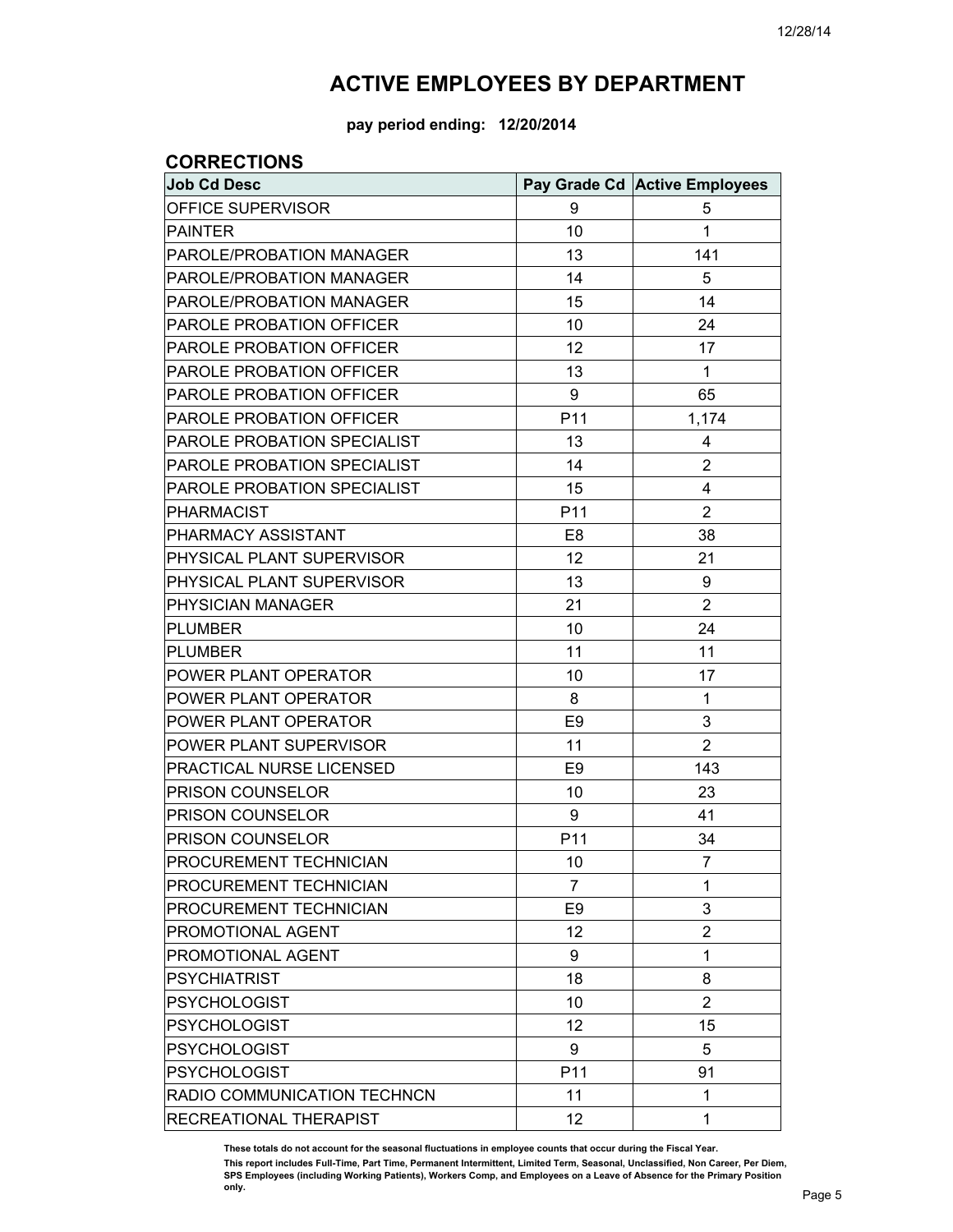**pay period ending: 12/20/2014**

### **CORRECTIONS**

| <b>Job Cd Desc</b>                 |                 | Pay Grade Cd Active Employees |
|------------------------------------|-----------------|-------------------------------|
| RECREATIONAL THERAPIST             | 9               | 2                             |
| RECREATIONAL THERAPIST             | P11             | 11                            |
| REFRIGERATION MECHANIC             | 10              | $\overline{7}$                |
| REFRIGERATION MECHANIC-LICENSD     | 11              | 6                             |
| REFRIGERATION MECHANIC-LICENSD     | E10             | 1                             |
| <b>REGISTERED NURSE</b>            | 12              | 352                           |
| <b>REGISTERED NURSE</b>            | 13              | 6                             |
| <b>REGISTERED NURSE</b>            | N               | 4                             |
| <b>REGISTERED NURSE</b>            | P <sub>11</sub> | 9                             |
| REGISTERED NURSE DIRECTOR          | 16              | 1                             |
| <b>REGISTERED NURSE DIRECTOR</b>   | 17              | 3                             |
| <b>REGISTERED NURSE MANAGER</b>    | 13              | 52                            |
| <b>REGISTERED NURSE MANAGER</b>    | 14              | 1                             |
| REGISTERED NURSE MANAGER           | 15              | 29                            |
| <b>REGISTERED NURSE NON-CAREER</b> | N               | 1                             |
| <b>REGULATION AGENT</b>            | 12              | 1                             |
| <b>RESIDENT CARE AIDE</b>          | $\overline{7}$  | $\overline{2}$                |
| <b>RESIDENT CARE AIDE</b>          | E <sub>8</sub>  | 24                            |
| <b>RESIDENT UNIT MANAGER</b>       | 13              | 61                            |
| RESPIRATORY THERAPY TECHNICIAN     | E10             | 2                             |
| <b>RIGHTS SPECIALIST</b>           | 13              | 1                             |
| <b>SCHOOL PRINCIPAL</b>            | 14              | 9                             |
| <b>SCHOOL PSYCHOLOGIST</b>         | P11             | 1                             |
| <b>SCHOOL TEACHER</b>              | 11A             | 30                            |
| <b>SCHOOL TEACHER</b>              | 11B             | 45                            |
| <b>SCHOOL TEACHER</b>              | <b>11C</b>      | 6                             |
| SECRETARIAL SUPERVISOR             | 10              | 5                             |
| <b>SECRETARY</b>                   | 7               | $\overline{7}$                |
| <b>SECRETARY</b>                   | 9               | 108                           |
| <b>SECRETARY</b>                   | E <sub>8</sub>  | 138                           |
| <b>SENIOR EXEC MGT ASST</b>        | 11              | 7                             |
| SENIOR EXEC MGT ASST               | 13              | 3                             |
| SENIOR EXEC MGT ASST               | 15              | 1                             |
| SENIOR EXECUTIVE SERVICE           | 18              | 6                             |
| SENIOR EXECUTIVE SERVICE           | 20              | 1                             |
| SENIOR EXECUTIVE WARDEN            | 17              | 29                            |
| SPECIAL ALTERNATIVE INCARC OFR     | 9               | 28                            |
| SPECIAL ALTERNATIVE INCARC OFR     | E10             | 54                            |
| <b>SPECIAL APPOINTEE</b>           | A               | 16                            |
| SPECIAL EDUCATION TEACHER          | <b>11A</b>      | $\overline{7}$                |

**These totals do not account for the seasonal fluctuations in employee counts that occur during the Fiscal Year. This report includes Full-Time, Part Time, Permanent Intermittent, Limited Term, Seasonal, Unclassified, Non Career, Per Diem, SPS Employees (including Working Patients), Workers Comp, and Employees on a Leave of Absence for the Primary Position only.**